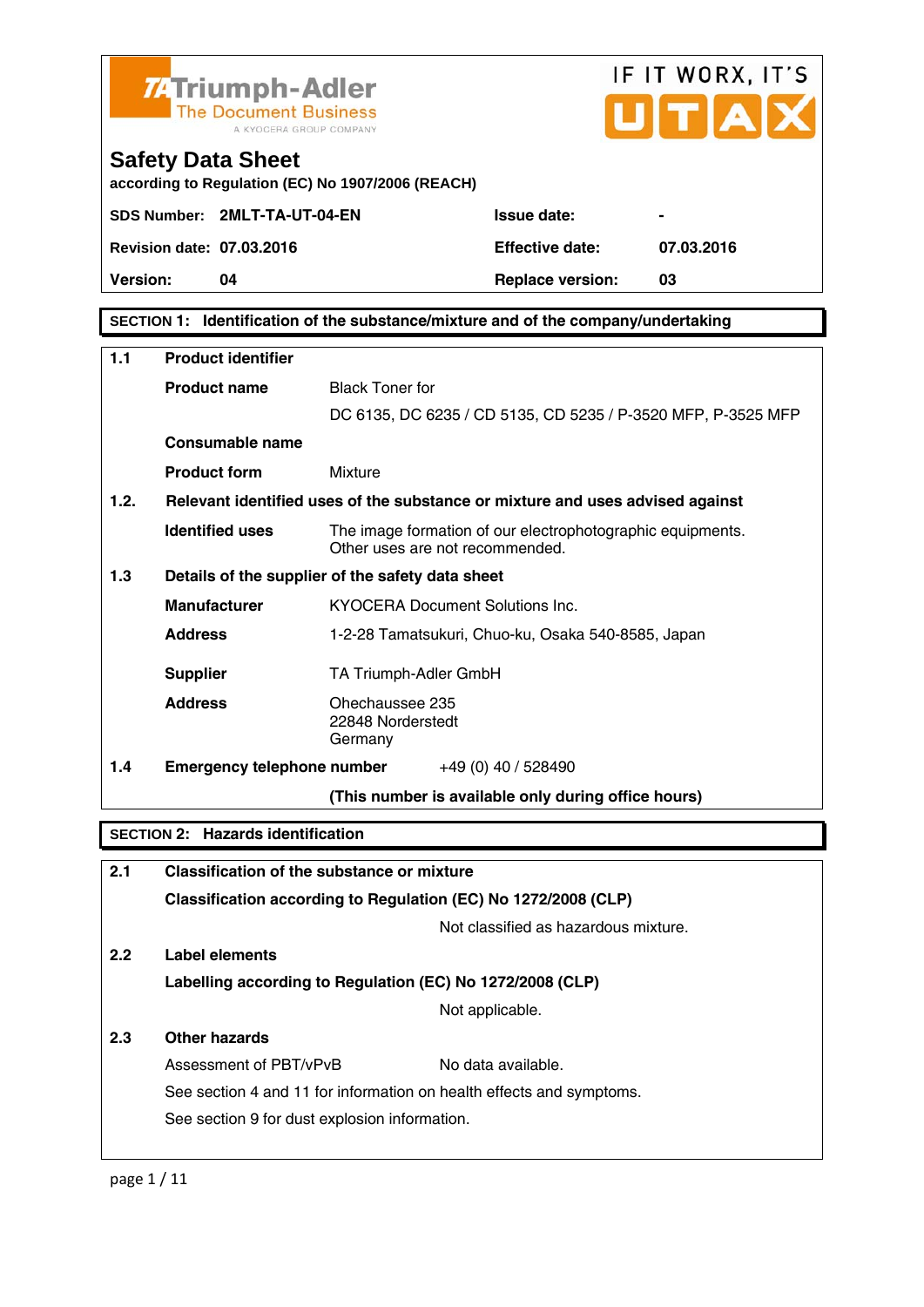| IF IT WORX, IT'S<br>7. Triumph-Adler<br>UITIA<br><b>The Document Business</b><br>A KYOCERA GROUP COMPANY |                                                                                                                       |                                                                                                       |                              |                         |                                                                              |
|----------------------------------------------------------------------------------------------------------|-----------------------------------------------------------------------------------------------------------------------|-------------------------------------------------------------------------------------------------------|------------------------------|-------------------------|------------------------------------------------------------------------------|
|                                                                                                          | <b>Safety Data Sheet</b>                                                                                              | according to Regulation (EC) No 1907/2006 (REACH)                                                     |                              |                         |                                                                              |
|                                                                                                          | SDS Number: 2MLT-TA-UT-04-EN                                                                                          |                                                                                                       | Issue date:                  |                         |                                                                              |
|                                                                                                          | <b>Revision date: 07.03.2016</b>                                                                                      |                                                                                                       |                              | <b>Effective date:</b>  | 07.03.2016                                                                   |
| Version:                                                                                                 | 04                                                                                                                    |                                                                                                       |                              | <b>Replace version:</b> | 03                                                                           |
|                                                                                                          |                                                                                                                       | <b>SECTION 3: Composition/information on ingredients</b>                                              |                              |                         |                                                                              |
| 3.1                                                                                                      | <b>Substances</b>                                                                                                     |                                                                                                       |                              |                         |                                                                              |
|                                                                                                          | This product is a mixture.                                                                                            |                                                                                                       |                              |                         |                                                                              |
| 3.2                                                                                                      | <b>Mixtures</b>                                                                                                       |                                                                                                       |                              |                         |                                                                              |
|                                                                                                          | Chemical name                                                                                                         |                                                                                                       | CAS-No                       | [Weight %]              |                                                                              |
|                                                                                                          |                                                                                                                       | Styrene acrylate copolymer (2 kinds)                                                                  | confidential                 | 50-60                   |                                                                              |
|                                                                                                          | Magnetite<br>Wax                                                                                                      |                                                                                                       | confidential<br>confidential | 40-50<br>$1 - 5$        |                                                                              |
|                                                                                                          | Titanium dioxide                                                                                                      |                                                                                                       | 13463-67-7                   | < 1                     |                                                                              |
|                                                                                                          | Information of Ingredients<br>(1) Substance which present a health or environmental hazard within the meaning of CLP: |                                                                                                       |                              |                         |                                                                              |
|                                                                                                          |                                                                                                                       | None.<br>(2) Substance which are assigned Community workplace exposure limits:                        |                              |                         |                                                                              |
|                                                                                                          |                                                                                                                       | None.<br>(3) Substance which are PBT or vPvB in accordance with the criteria set out in Annex XIII of |                              |                         |                                                                              |
|                                                                                                          | REACH:                                                                                                                | None.                                                                                                 |                              |                         |                                                                              |
|                                                                                                          | <b>REACH (SVHC):</b>                                                                                                  | (4) Substance which are included in the list established in accordance with Article 59(1) of<br>None. |                              |                         |                                                                              |
|                                                                                                          |                                                                                                                       | See section 16 for the full text of the H statements declared above.                                  |                              |                         |                                                                              |
| <b>SECTION 4: First aid measures</b>                                                                     |                                                                                                                       |                                                                                                       |                              |                         |                                                                              |
| 4.1                                                                                                      |                                                                                                                       | Description of first aid measures                                                                     |                              |                         |                                                                              |
|                                                                                                          |                                                                                                                       | General information: No data available.                                                               |                              |                         |                                                                              |
|                                                                                                          | Inhalation:                                                                                                           | doctor in case of such symptoms as coughing.                                                          |                              |                         | Remove from exposure to fresh air and gargle with plenty of water. Consult a |

**Skin Contact:** Wash with soap and water.

 **Eye Contact:** Flush with water immediately and see a doctor if irritating.

 **Ingestion:** Rinse out the mouth. Drink one or two glasses of water to dilute. Seek medical treatment if necessary.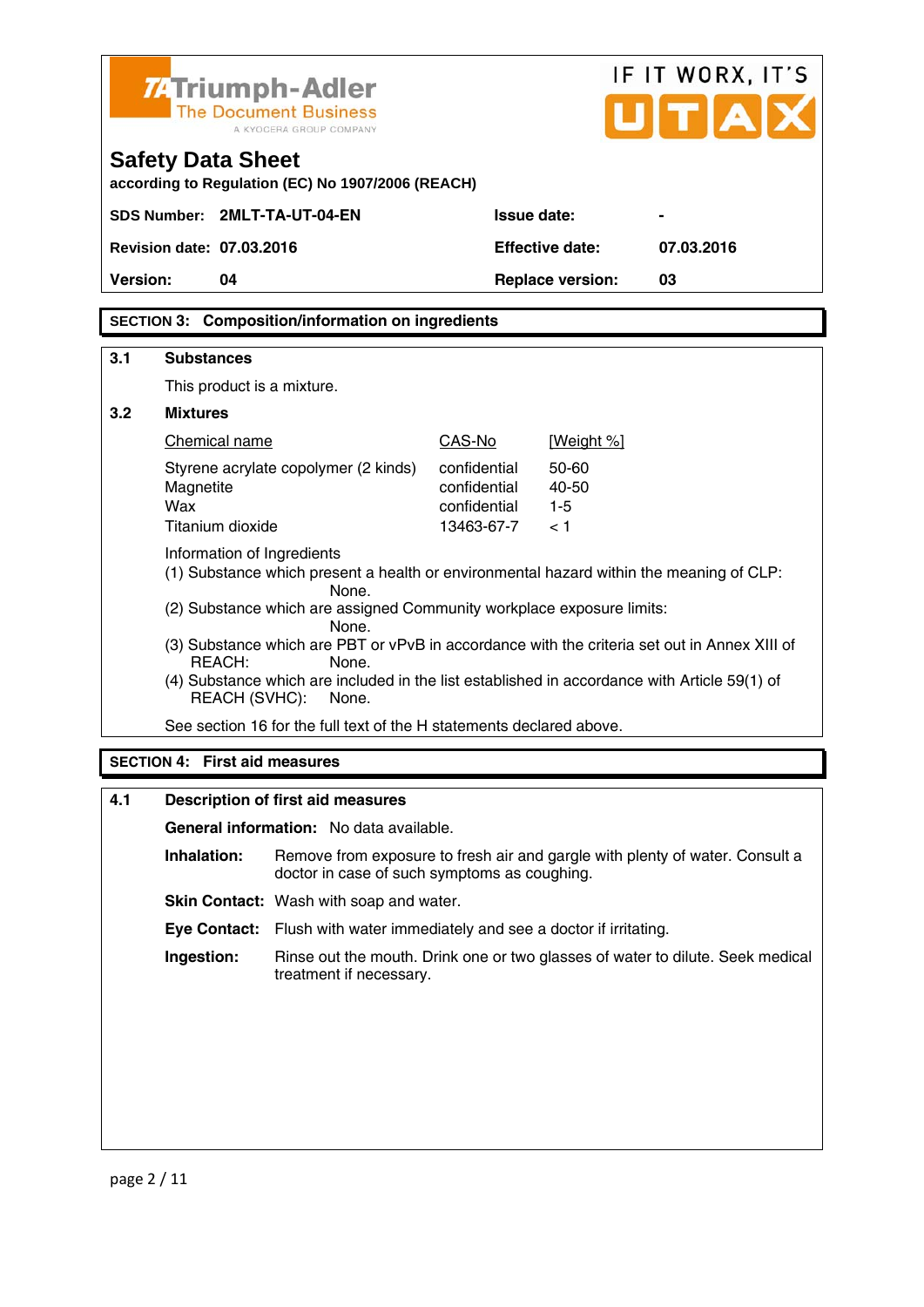

## IF IT WORX, IT'S UITIA

## **Safety Data Sheet**

**according to Regulation (EC) No 1907/2006 (REACH)** 

|                                  | SDS Number: 2MLT-TA-UT-04-EN | <b>Issue date:</b>      |            |
|----------------------------------|------------------------------|-------------------------|------------|
| <b>Revision date: 07.03.2016</b> |                              | <b>Effective date:</b>  | 07.03.2016 |
| <b>Version:</b>                  | n4                           | <b>Replace version:</b> | 03         |

## **4.2 Most important symptoms and effects, both acute and delayed**

Potential health effects and symptoms

**Inhalation:** Prolonged inhalation of excessive dusts may cause lung damage. Use of this product as intended does not result in prolonged inhalation of excessive toner dusts.

**Skin Contact:** Unlikely to cause skin irritation.

**Eye Contact:** May cause transient eye irritation.

**Ingestion:** Use of this product as intended does not result in ingestion.

## **4.3 Indication of any immediate medical attention and special treatment needed**

No additional information available.

**SECTION 5: Firefighting measures** 

## **5.1 Extinguishing media**

## **Suitable Extinguishing media**

Water spray, foam, powder, CO<sub>2</sub> or dry chemical

## **Unsuitable Extinguishing media**

None specified.

## **5.2 Special hazards arising from the substance or mixture**

Hazardous combustion products: Carbon dioxide, Carbon monoxide

## **5.3 Advice for firefighters**

 Pay attention not to blow away dust. Drain water off around and decrease the atmosphere temperature to extinguish the fire.

## **Protection equipment for firefighters**

None specified.

## **SECTION 6: Accidental release measures**

## **6.1 Personal precautions, protective equipment and emergency procedures**

 Avoid inhalation, ingestion, eye and skin contact in case of accidental release. Avoid formation of dust. Provide adequate ventilation.

## **6.2 Environmental precautions**

Do not allow to enter into surface water or drains.

## **6.3 Methods and material for containment and cleaning up**

page 3 / 11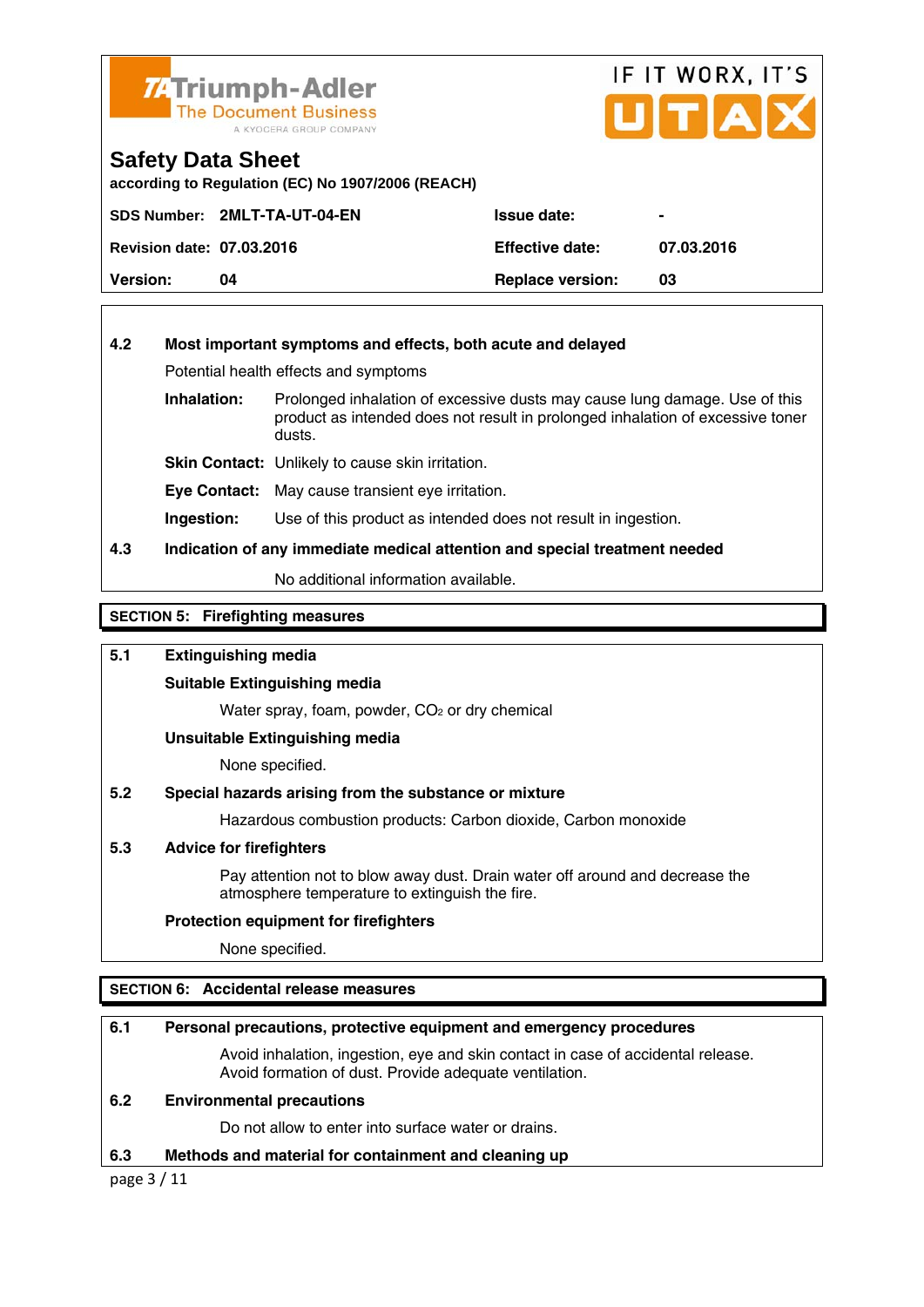



## **Safety Data Sheet**

**according to Regulation (EC) No 1907/2006 (REACH)** 

SDS Number: 2MLT-TA-UT-04-EN ISSue date:

**Revision date: 07.03.2016 Effective date: 07.03.2016** 

**Version:** 04 **Replace version:** 03

Gather the released powder not to blow away and wipe up with a wet cloth.

## **6.4 Reference to other sections**

See section 13 for disposal information.

## **SECTION 7: Handling and storage**

## **7.1 Precautions for safe handling**

 Do not attempt to force open or destroy the toner container or unit. See installation guide of this product.

## **7.2 Conditions for safe storage, including any incompatibilities**

Keep the toner container or unit tightly closed and store in a cool, dry and dark place. Keeping away from fire. Keep out of the reach of children.

## **7.3 Specific end uses**

No additional information available.

## **SECTION 8: Exposure controls/personal protection**

## **8.1 Control parameters**

## **US ACGIH Threshold Limit Values (TWA)**

Particles: 10mg/m<sup>3</sup> (Inhalable particles) 3mg/m<sup>3</sup> (Respirable particles) Titanium dioxide: 10mg/m³

## **US OSHA PEL (TWA)**

Particles: 15mg/m<sup>3</sup> (Total dust) 5mg/m<sup>3</sup> (Respirable fraction) Titanium dioxide: 15mg/m³ (Total dust)

 **EU Occupational exposure limits: Directive (EC) 2000/39, (EC) 2006/15 und (EU) 2009/161** 

Not listed.

## **8.2 Exposure controls**

## **Appropriate engineering controls**

Special ventilator is not required under normal intended use. Use in a well ventilated area.

## **Personal protective equipment**

 Respiratory protection, eye protection, hand protection, skin and body protection are not required under normal intended use.

## **Environmental exposure controls**

No additional information available.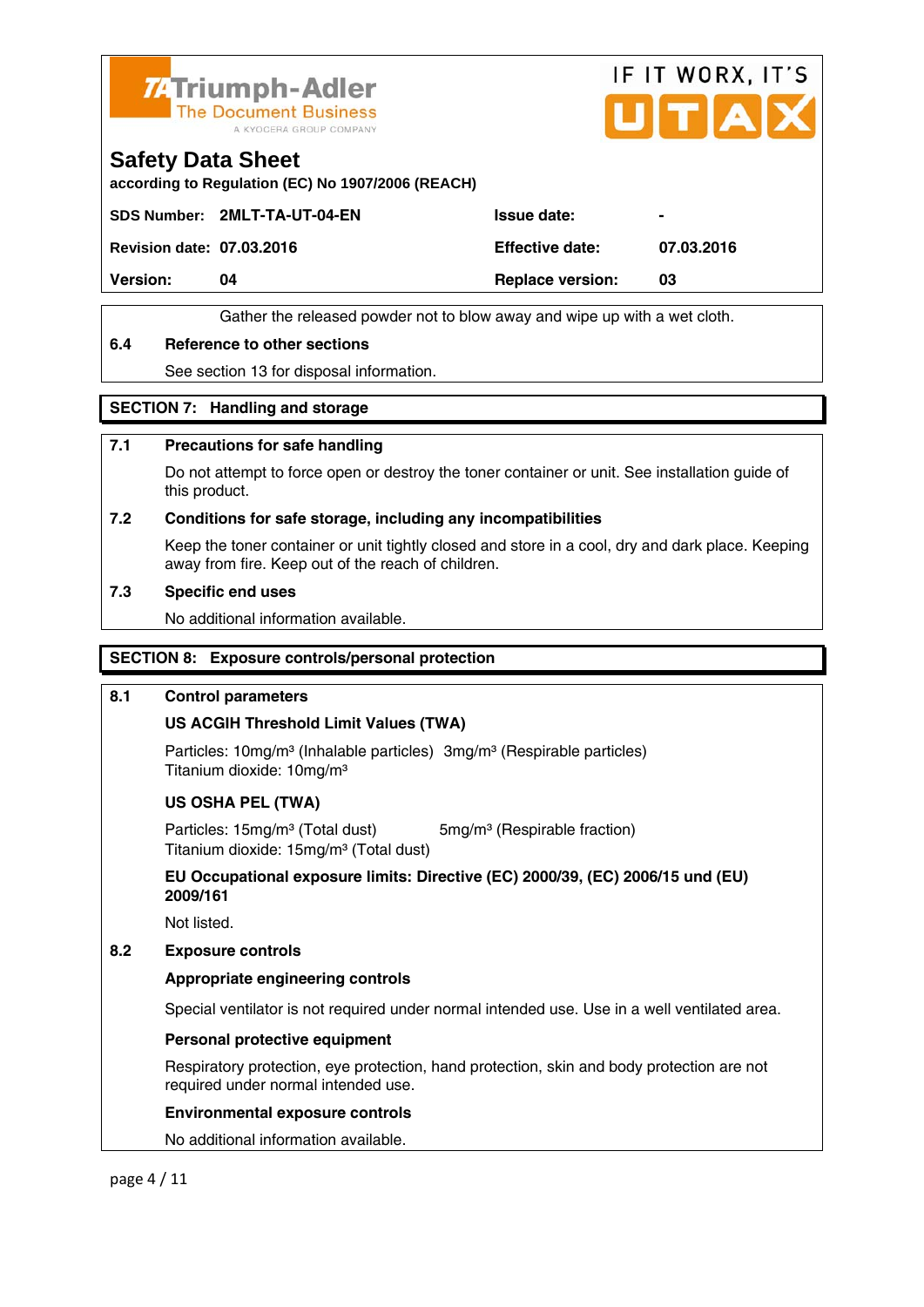

SDS Number: 2MLT-TA-UT-04-EN Issue date: **Revision date: 07.03.2016 Effective date: 07.03.2016** 

**Version: 04 Replace version: 03** 

## **SECTION 9: Physical and chemical properties**

## **9.1 Information on basic physical and chemical properties**

#### **Appearance**

| Physical state                         | Solid (fine powder)        |
|----------------------------------------|----------------------------|
| Color                                  | <b>Black</b>               |
| Odor                                   | Odorless                   |
| Odor threshold                         | No data available.         |
| pH                                     | No data available.         |
| Melting range [°C]                     | 140 (Toner)                |
| Initial boiling point [°C]             | No data available.         |
| Flash point [°C]                       | No data available.         |
| Evaporation rate                       | No data available.         |
| Flammability (solid, gas)              | No data available.         |
| Upper flammability or explosive limits | No data available.         |
| Lower flammability or explosive limits | No data available.         |
| Vapor pressure                         | No data available.         |
| Vapor density                          | No data available.         |
| Relative density [g/m <sup>3</sup> ]   | 1.5-2.0 (Toner)            |
| Solubility in water                    | Almost insoluble in water. |
| Partition coefficient: n-octanol/water | No data available.         |
| Auto-ignition temperature [°C]         | No data available.         |
| Decomposition temperature [°C]         | No data available.         |
| Viscosity                              | No data available.         |
| Explosive properties                   | No data available.         |
| Oxidizing properties                   | No data available.         |
|                                        |                            |

## **9.2 Other information**

 Dust explosion is improbable under normal intended use. Experimental explosiveness of toner is classified into the same rank such kind of powder as flour, dry milk and resin powder according to the pressure rising speed.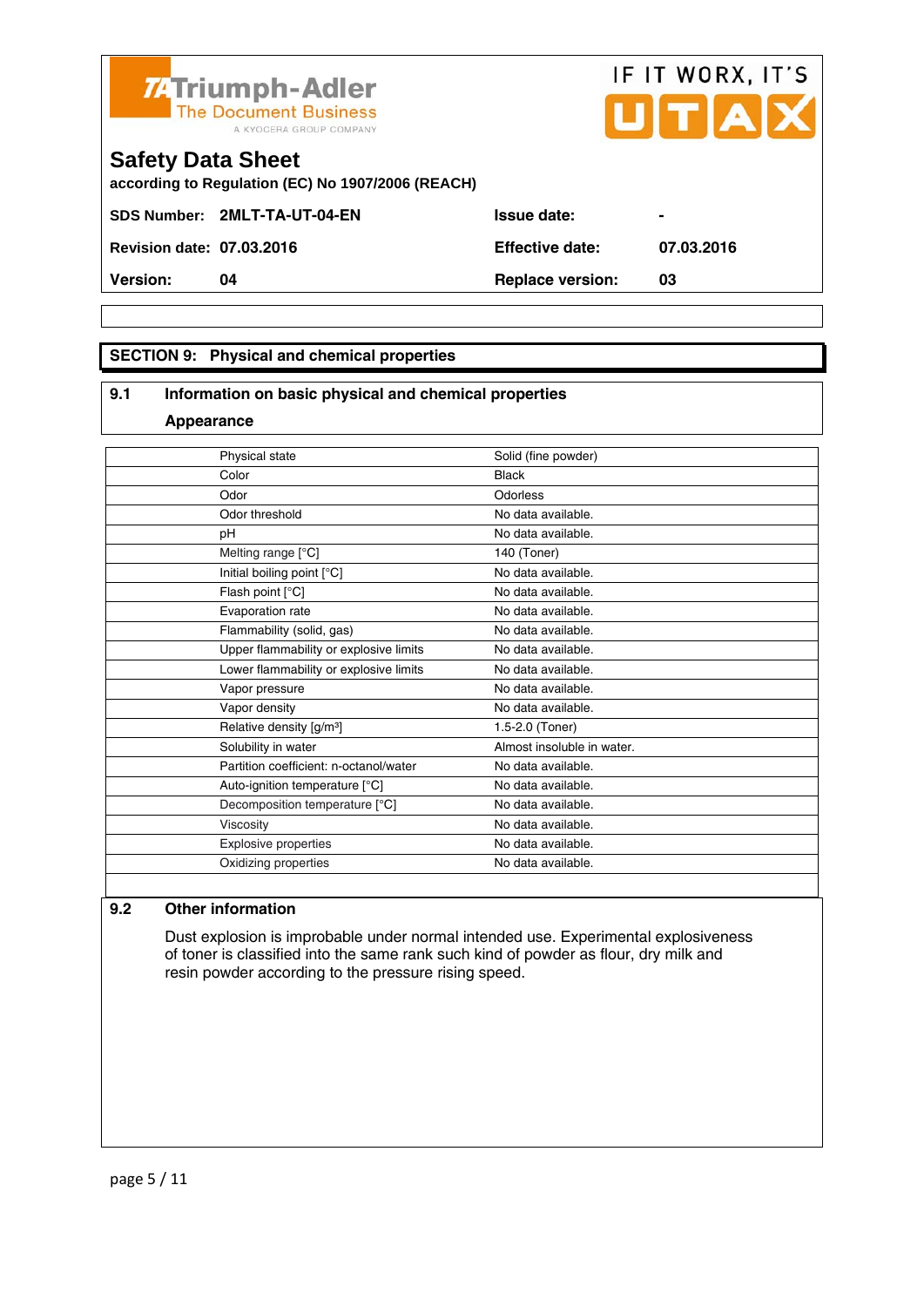

# IF IT WORX, IT'S

## **Safety Data Sheet**

**according to Regulation (EC) No 1907/2006 (REACH)** 

SDS Number: 2MLT-TA-UT-04-EN ISSue date:

**Revision date: 07.03.2016 Effective date: 07.03.2016** 

**Version: 04 Replace version: 03** 

## **SECTION 10: Stability and reactivity**

## **10.1 Reactivity**

No data available.

## **10.2 Chemical stability**

This product is stable under normal conditions of use and storage.

## **10.3 Possibility of hazardous reactions**

Hazardous reactions will not occur.

## **10.4 Conditions to avoid**

None specified.

## **10.5 Incompatible materials**

None specified.

## **10.6 Hazardous decomposition products**

Hazardous decomposition products are not to be produced.

## **SECTION 11: Toxicological information**

## **11.1 Information on toxicological effects**

Based on available data, the classification criteria listed below are not met.

| Oral $(LD_{50})$<br>Dermal $(LD_{50})$ >2000 mg/kg (rat)*<br>Inhalation $(LC_{50}(4hr))$ > 5.13 mg/l (rat)* | $>$ 2500 mg/kg (rat)*                              |
|-------------------------------------------------------------------------------------------------------------|----------------------------------------------------|
| <b>Skin corrosion/irritation</b>                                                                            |                                                    |
| Acute skin irritation                                                                                       | Non-irritant. (rabbit)*                            |
| Serious eye damage/irritation                                                                               |                                                    |
| Acute eve irritation                                                                                        | Mild irritant. (rabbit)*                           |
| <b>Respiratory or skin sensitization</b>                                                                    |                                                    |
| <b>Skin sensitization</b>                                                                                   | Non-sensitizer. (mouse)*                           |
|                                                                                                             | *(based on test result of similar product) (Toner) |
|                                                                                                             |                                                    |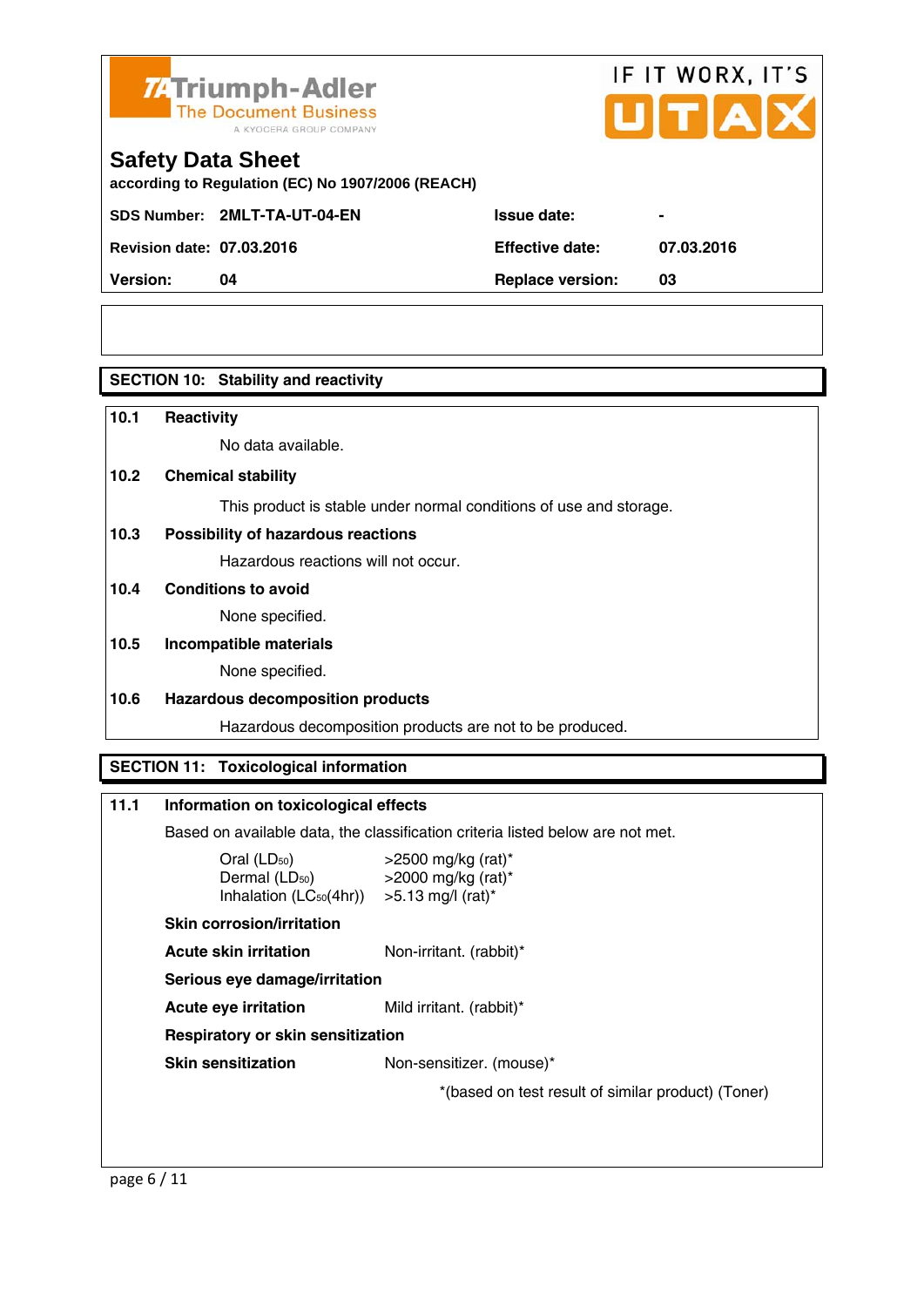

## IF IT WORX, IT'S Птіа

## **Safety Data Sheet**

**according to Regulation (EC) No 1907/2006 (REACH)** 

|                                  | SDS Number: 2MLT-TA-UT-04-EN | <b>Issue date:</b>      | $\blacksquare$ |
|----------------------------------|------------------------------|-------------------------|----------------|
| <b>Revision date: 07.03.2016</b> |                              | <b>Effective date:</b>  | 07.03.2016     |
| <b>Version:</b>                  | 04                           | <b>Replace version:</b> | 03             |
|                                  |                              |                         |                |

## **11.1 Germ cell mutagenicity** Ames test is negative. (Toner)

Information of Ingredients:

No mutagen according to MAK, TRGS905 und (EC) No 1272/2008 Annex VI.

## **Carcinogenicity**

Information of Ingredients:

 No carcinogen or potential carcinogen (except Titanium dioxide) according to IARC, Japan Association on Industrial Health, ACGIH, EPA, OSHA, NTP, MAK, California Proposition 65, TRGS 905 und (EC) No 1272/2008 Annex VI.

 The IARC reevaluated Titanium dioxide as a Group 2B carcinogen (possibly carcinogenic to humans) as the result of inhalation exposure tests in rats. But, oral/skin tests does not show carcinogenicity (2). In the animal chronic inhalation studies for Titanium dioxide, the lung tumor was observed only in rats. It is estimated that this is attributed to the overload of rat´s lung clearance mechanism (overload phenomenon) (3). The inhalation of excessive Titanium dioxide does not occur in normal use of this product. Also, epidemiological studies to date have not revealed any evidence of the relation between occupational exposure to Titanium dioxide and respiratory tract diseases.

## **Reproductive toxicity**

Information of Ingredients:

 No reproductive toxicant according to MAK, California Proposition 65, TRGS 905 und (EC) No 1272/2008 Annex VI.

| <b>STOT-single exposure</b>   | No data available. |
|-------------------------------|--------------------|
| <b>STOT-repeated exposure</b> | No data available. |

**Aspiration hazard** No data available.

## **Chronic effects**

 In a study in rats by chronic inhalation exposure to a typical toner, a mild to moderate degree of lung fibrosis was observed in 92% of the rats in the high concentration (16 mg/m<sup>3</sup>) exposure group, and a minimal to mild degree of fibrosis was noted in 22% of the animal in the middle  $(4mg/m<sup>3</sup>)$  exposure group (1). But no pulmonary change was reported in the lowest (1mg/m³) exposure group, the most relevant level to potential human exposures.

**Other Information** No data available.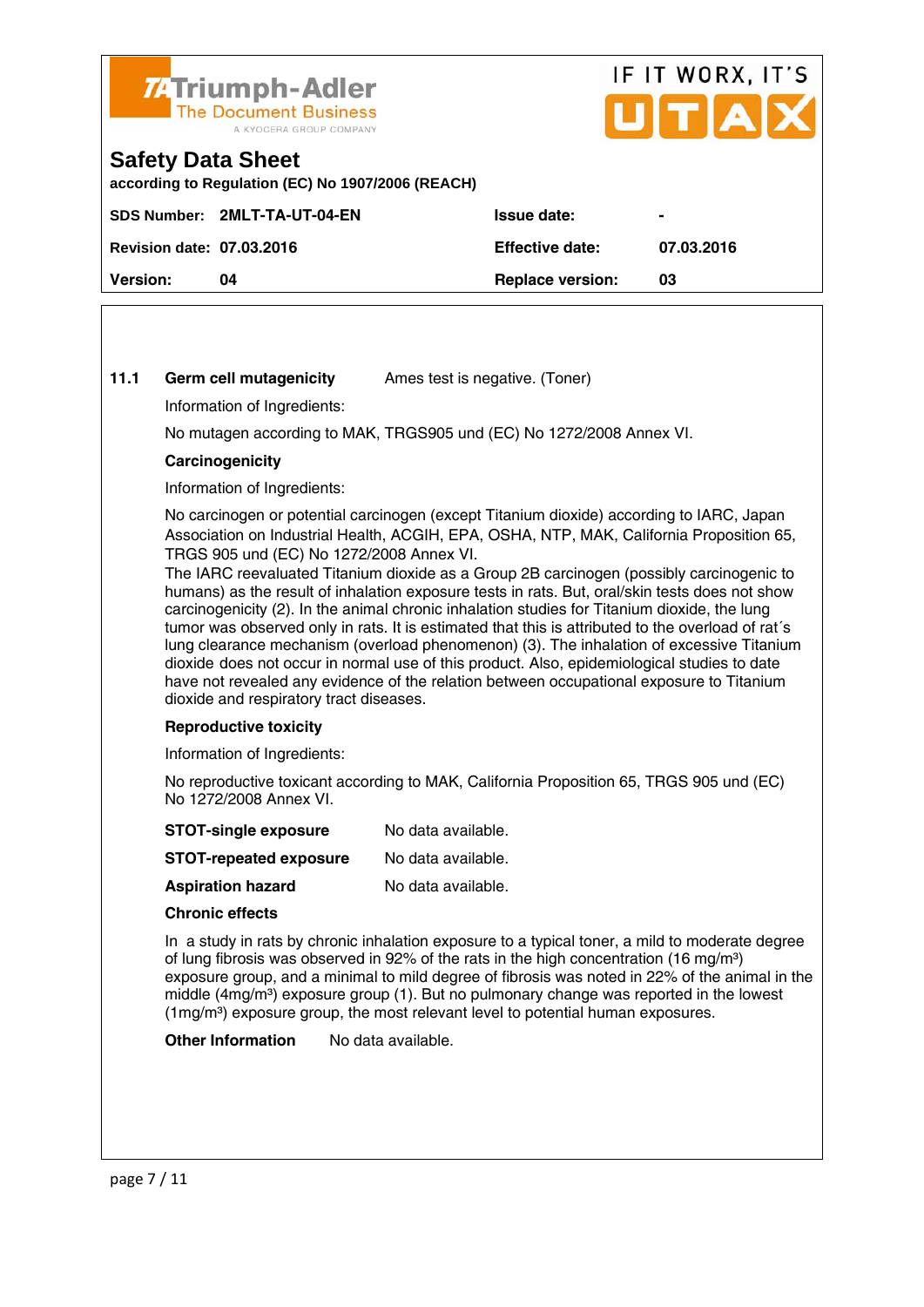

# IF IT WORX, IT'S

## **Safety Data Sheet**

**according to Regulation (EC) No 1907/2006 (REACH)** 

SDS Number: 2MLT-TA-UT-04-EN ISSue date:

**Revision date: 07.03.2016 Effective date: 07.03.2016** 

**Version: 04 Replace version: 03** 

## **SECTION 12: Ecological information**

**12.1 Toxicity** 

No data available.

## **12.2 Persistence and degradability**

No data available.

**12.3 Bioaccumulative potential** 

No data available.

## **12.4 Mobility in soil**

No data available.

## **12.5 Results of PBT and vPvB assessment**

No data available.

## **12.6 Other adverse effects**

No additional information available.

## **SECTION 13: Disposal considerations**

## **13.1 Waste treatment methods**

 Do not attempt to incinerate the toner container or unit and the waste toner yourself. Dangerous sparks may cause burn. Any disposal practice should be done under conditions which meet local, state and federal laws and regulations relating to waste (contact local or state environmental agency for specific rules).

## **SECTION 14: Transport information**

## **14.1 UN-number**

None.

**14.2 UN Proper shipping name** 

None.

**14.3 Transport hazard class(es)**  None.

## **14.4 Packing group**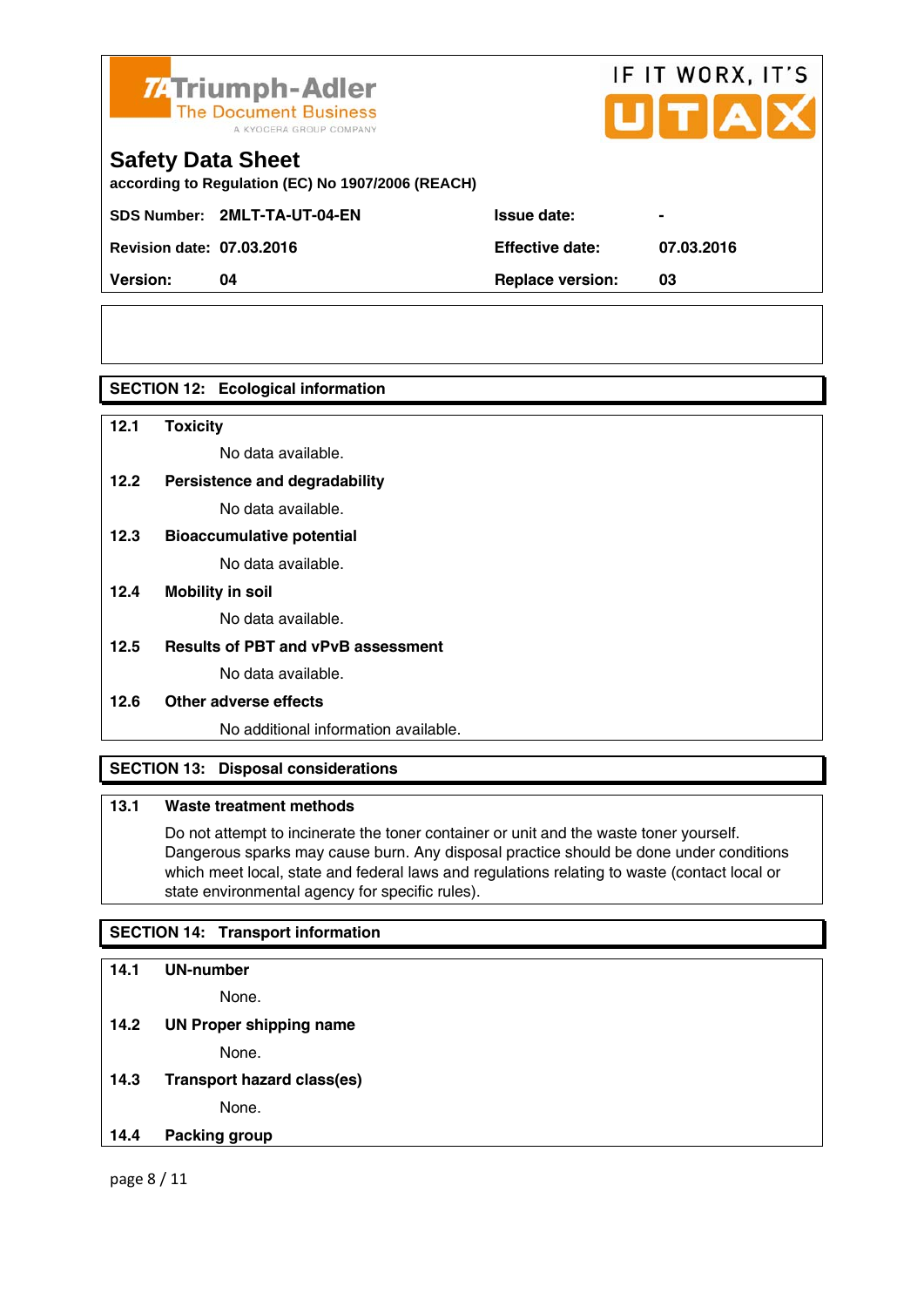

# IF IT WORX, IT'S

## **Safety Data Sheet**

**according to Regulation (EC) No 1907/2006 (REACH)** 

SDS Number: 2MLT-TA-UT-04-EN ISSue date:

**Revision date: 07.03.2016 Effective date: 07.03.2016** 

**Version: 04 Replace version: 03** 

None.

## **14.5 Environmental hazards**

None.

## **14.6 Special precautions for user**

No additional information available.

**14.7 Transport in bulk according to Annex II of MARPOL 73/78 and the IBC Code**

Not applicable.

## **SECTION 15: Regulatory information**

## **15.1 Safety, health and environmental regulations/legislation specific for the substance or mixture**

#### **EU- regulations**

Regulation (EC) No 1005 / 2009 (on substances that deplete the ozone layer, Annex I and II): Not listed.

 Regulation (EC) No 850 / 2004 (on persistent organic pollutants, Annex I as amended): Not listed.

 Regulation (EC) No 689 / 2008 (concerning the export and import of dangerous chemicals, Annex I and V as amended): Not listed.

 Regulation (EC) No 1907 / 2006 REACH Annex XVII as amended (Restrictions on use): Not listed.

Regulation (EC) No 1907 / 2006 REACH Annex XIV as amended (Authorizations): Not listed.

## **US-regulations**

All ingredients in this product comply with order under TSCA.

## **Canada regulations**

 This product is not a WHMIS-controlled product, since we consider it as a manufactured article.

## **15.2 Chemical Safety Assessment**

No data available.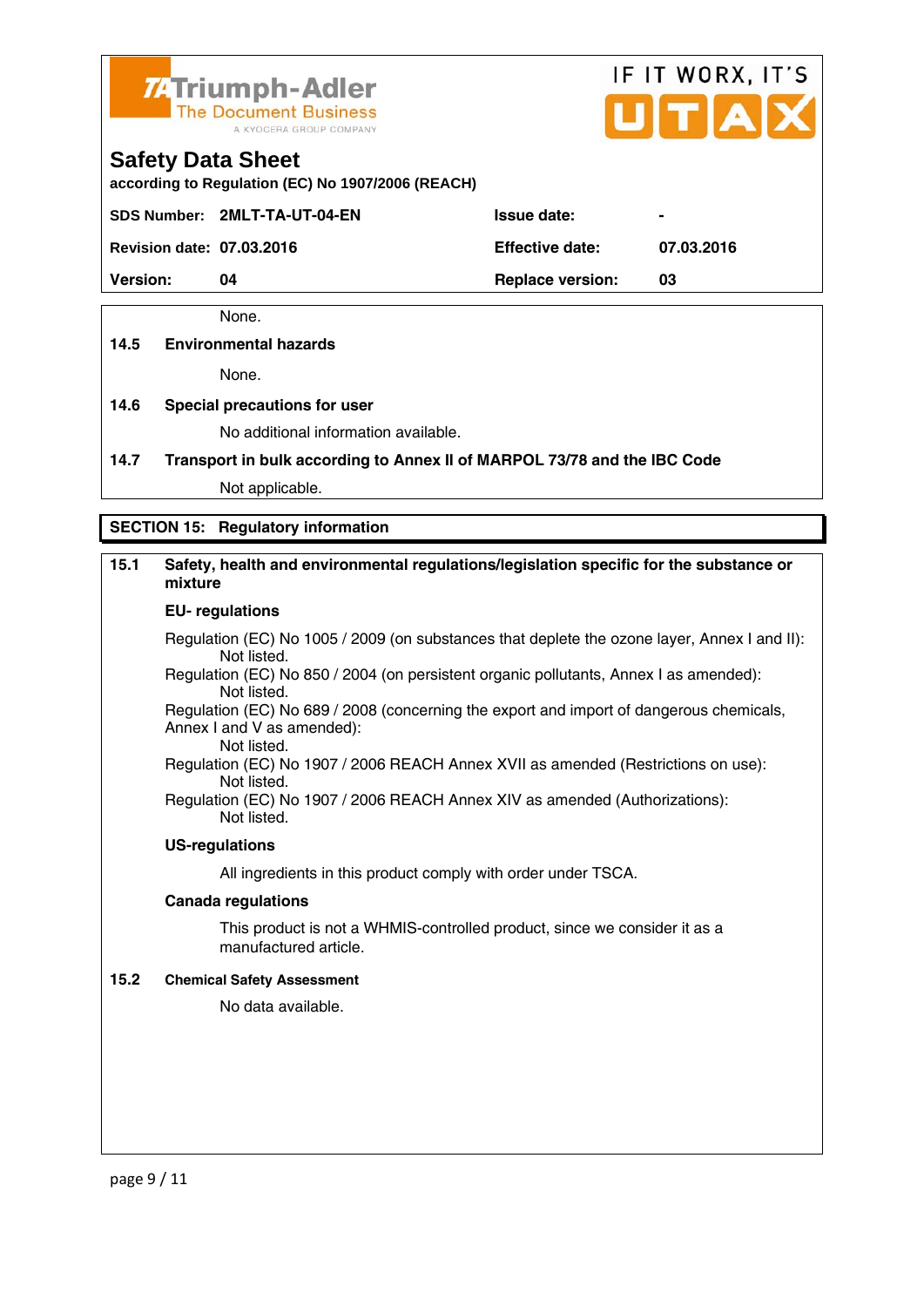

## **SECTION 16: Other information**

 To the best of our knowledge, the information contained herein is accurate. However, we cannot assume any liability whatsoever for the accuracy or completeness of the information contained herein. The contents and format of this SDS are in accordance with Regulation (EC) No 1907/2006, Annex II as amended by Regulation (EU) No 453/2010 with respect to SDSs. Revision information: Format change

Full text of H statements under sections 3: Not applicable

#### **Abbreviations and acronyms**

| <b>ACGIH</b>             | American Conference of Governmental Industrial Hygienists (2010)                                                                        |
|--------------------------|-----------------------------------------------------------------------------------------------------------------------------------------|
| TLVs and BEIs<br>CAS     | Threshold Limit Values for Chemical Substances and Physical Agents and Biological Exposure Indices<br><b>Chemical Abstracts Service</b> |
| <b>CLP</b><br><b>DFG</b> | Regulation (EC) No 1272/2008 on classification, labelling and packaging of substances and mixtures<br>Deutsche Forschungsgemeinschaft   |
| <b>EPA</b>               | Environmental Protection Agency (Integrated Risk Information System) (USA)                                                              |
| <b>IARC</b>              | International Agency for Research on Cancer (IARC Monographs on the Evaluations of Carcinogenic Risks<br>to Humans)                     |
| <b>MAK</b>               | Maximale Arbeitsplatzkonzentration der Deutschen Forschungsgesellschaft (2011)                                                          |
| <b>NTP</b>               | National Toxicology Program (Report on Carcinogens) (USA)                                                                               |
| <b>OSHA</b>              | Occupational Safety and Health Administration (29 CFR Part 1910 Subpart Z)                                                              |
| <b>PBT</b>               | Persistent. Bioaccumulative and Toxic                                                                                                   |
| PEL                      | Permissible Exposure Limits                                                                                                             |
| <b>REACH</b>             | Regulation (EC) No 1907/2006 concerning the Registration, Evaluation, Authorization and Restriction of<br>Chemicals                     |
| Proposition 65           | California, Safe Drinking Water and Toxic Enforcement Act of 1986                                                                       |
| <b>TRGS 905</b>          | Technische Regeln für Gefahrstoffe (Deutschland)                                                                                        |
| <b>SVHC</b>              | Substances of Very High Concern                                                                                                         |
| <b>TSCA</b>              | Toxic Substances Control Act (USA)                                                                                                      |
| TWA                      | <b>Time Weighted Average</b>                                                                                                            |
| <b>UN</b>                | <b>United Nations</b>                                                                                                                   |
| vPvB                     | very Persistent and very Bioaccumulative                                                                                                |
| <b>WHMIS</b>             | Workplace Hazardous Materials Information System (Canada)                                                                               |
|                          | Key literature references and sources for data                                                                                          |
| (1)                      | Pulmonary Response to Toner upon Chronic Inhalation Exposure in Rats, H. Muhle et al., Fundamental and Applied                          |

 Toxicology 17.280-299 (1991) Lung Clearance and Retention of Toner, Utilizing a Tracer Technique, during Chronic Inhalation Exposure in Rats, B. Bellmann, Fundamental and Applied Toxicology 17.300-313 (1991) (2) IARC Monograph on the Evaluation of the Carcinogenic Risk of Chemicals to Humans, Vol. 93

(3) NIOSH CURRENT INTELLIGENCE BULLETIN "Evaluation of Health Hazard and Recommendation for Occupational Exposure to Titanium Dioxide DRAFT"